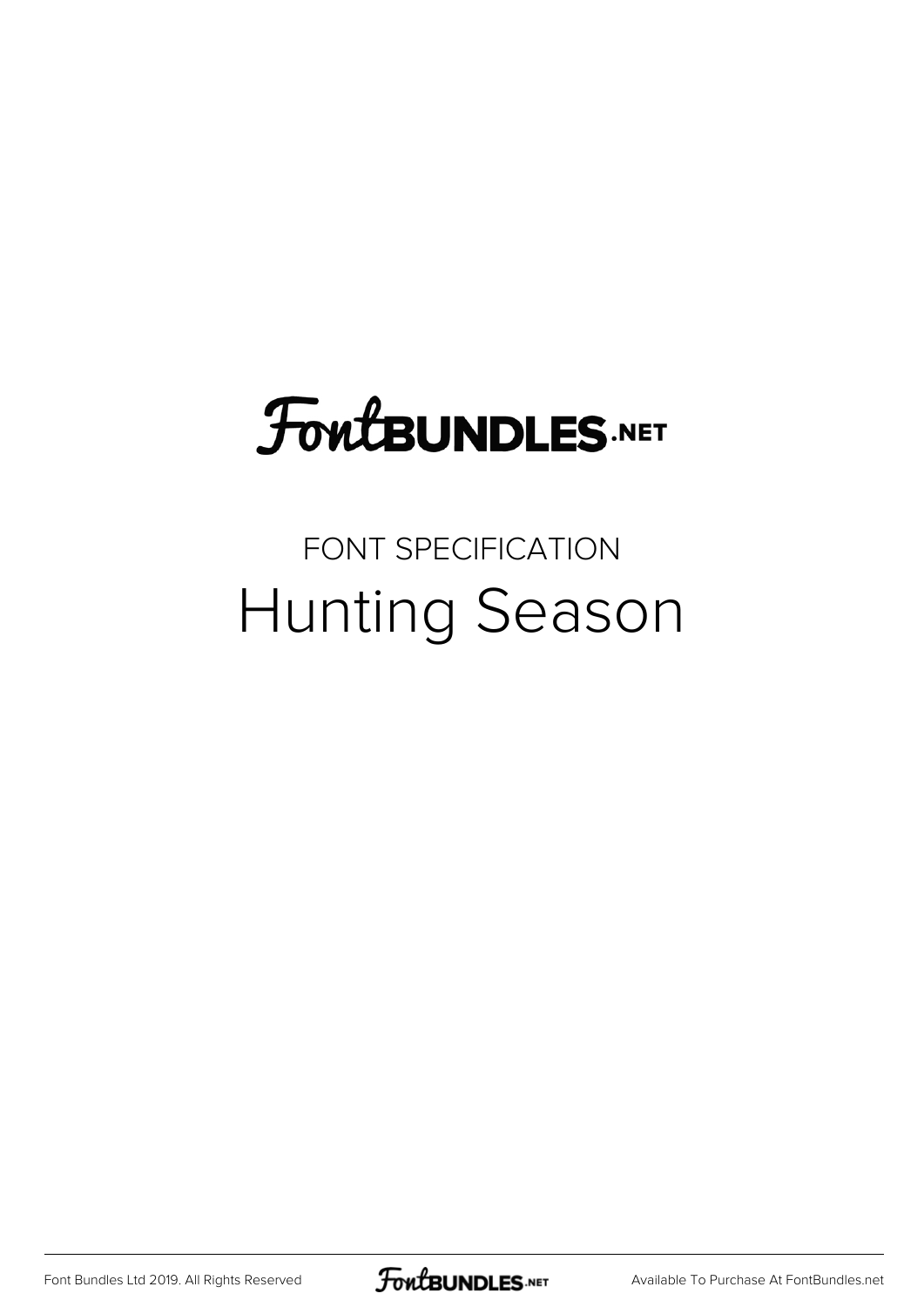### Hunting Season - Regular

**Uppercase Characters** 

## ABCDEFGHIJKLMNOPQRSTUV WXYZ

Lowercase Characters

#### a b c d e f g h i j k l m n o p q r s t u v w x y z

**Numbers** 

### 0123456789

Punctuation and Symbols



All Other Glyphs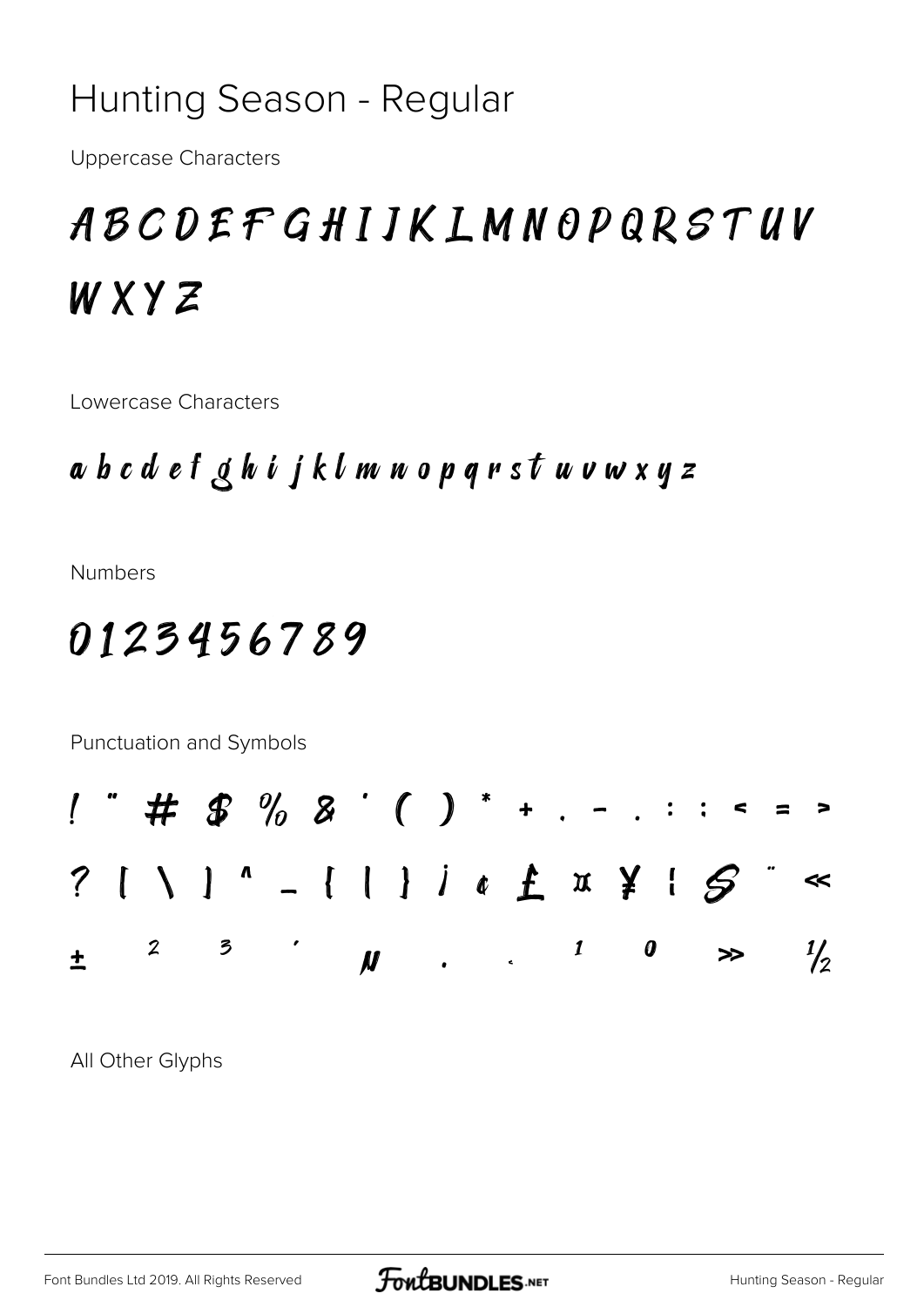|  |  |  | À Á Á Ã Ä Å Æ Ç È                                                                                                                                                                                                                                                    |                           |
|--|--|--|----------------------------------------------------------------------------------------------------------------------------------------------------------------------------------------------------------------------------------------------------------------------|---------------------------|
|  |  |  |                                                                                                                                                                                                                                                                      |                           |
|  |  |  | $\dot{\theta}$ $\dot{\theta}$ $\dot{\theta}$ $\ddot{\theta}$ $\dot{\theta}$ $\dot{\theta}$ $\dot{\theta}$ $\dot{\theta}$ $\dot{\theta}$ $\dot{\theta}$                                                                                                               |                           |
|  |  |  | $\hat{\mathcal{U}}\hspace{0.5cm} \hat{\mathcal{U}}\hspace{0.5cm} \hat{\mathcal{Y}}\hspace{0.5cm} \mathsf{P}\hspace{0.5cm} \mathcal{B}\hspace{0.5cm} \dot{\mathsf{a}}\hspace{0.5cm} \dot{\mathsf{a}}\hspace{0.5cm} \dot{\mathsf{a}}\hspace{0.5cm} \tilde{\mathsf{a}}$ |                           |
|  |  |  | ä å æ ç è é ê ë i                                                                                                                                                                                                                                                    |                           |
|  |  |  | $\hat{i}$ $\hat{i}$ $\hat{v}$ $\hat{v}$ $\hat{v}$ $\hat{w}$ $\hat{o}$ $\hat{o}$ $\hat{o}$ $\hat{o}$                                                                                                                                                                  |                           |
|  |  |  | $\ddot{o}$ $\div$ $\theta$ $\dot{u}$ $\dot{u}$ $\dot{u}$ $\ddot{u}$ $\ddot{y}$                                                                                                                                                                                       | $\boldsymbol{\mathsf{p}}$ |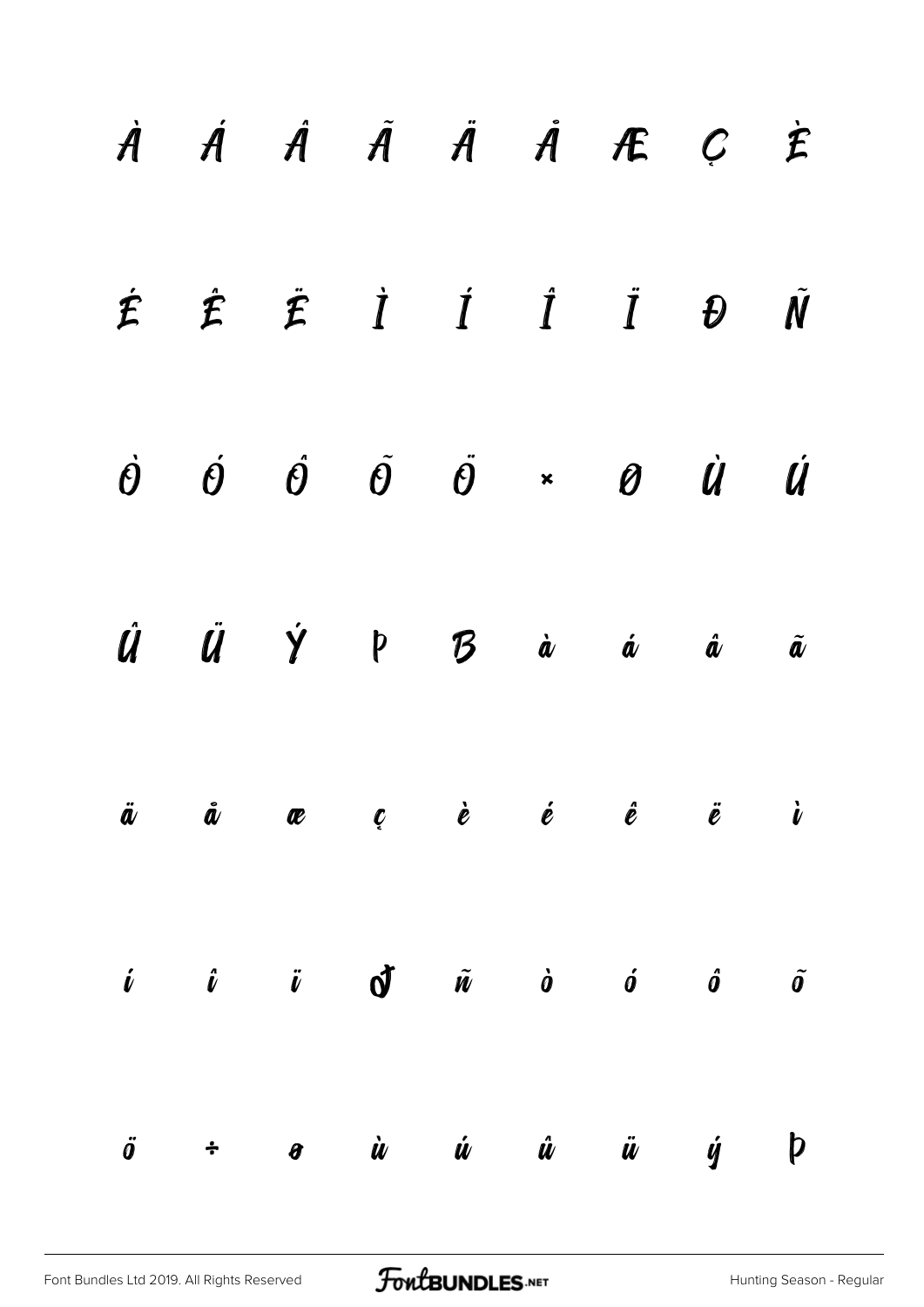|  | $\ddot{y}$ $\ddot{L}$ $\dot{\sigma}$ $\ddot{\sigma}$ $\ddot{\sigma}$ $\ddot{\sigma}$ $\ddot{\sigma}$ $\ddot{\sigma}$ $\ddot{z}$ |  |  |  |
|--|---------------------------------------------------------------------------------------------------------------------------------|--|--|--|
|  | $\ddot{z}$ $f$ $\ddot{z}$ $\ddot{z}$ $\ddot{z}$ $\ddot{z}$ $\ddot{z}$                                                           |  |  |  |
|  |                                                                                                                                 |  |  |  |
|  | $\ddagger$ $\frac{\partial}{\partial 0}$ < > / $\epsilon$ $\frac{\pi}{2}$                                                       |  |  |  |
|  | $-$ a $b$ c $d$ e $f$ $g$ $h$                                                                                                   |  |  |  |
|  | $i$ jkl muus p $q$                                                                                                              |  |  |  |
|  | r s t u v w x y z                                                                                                               |  |  |  |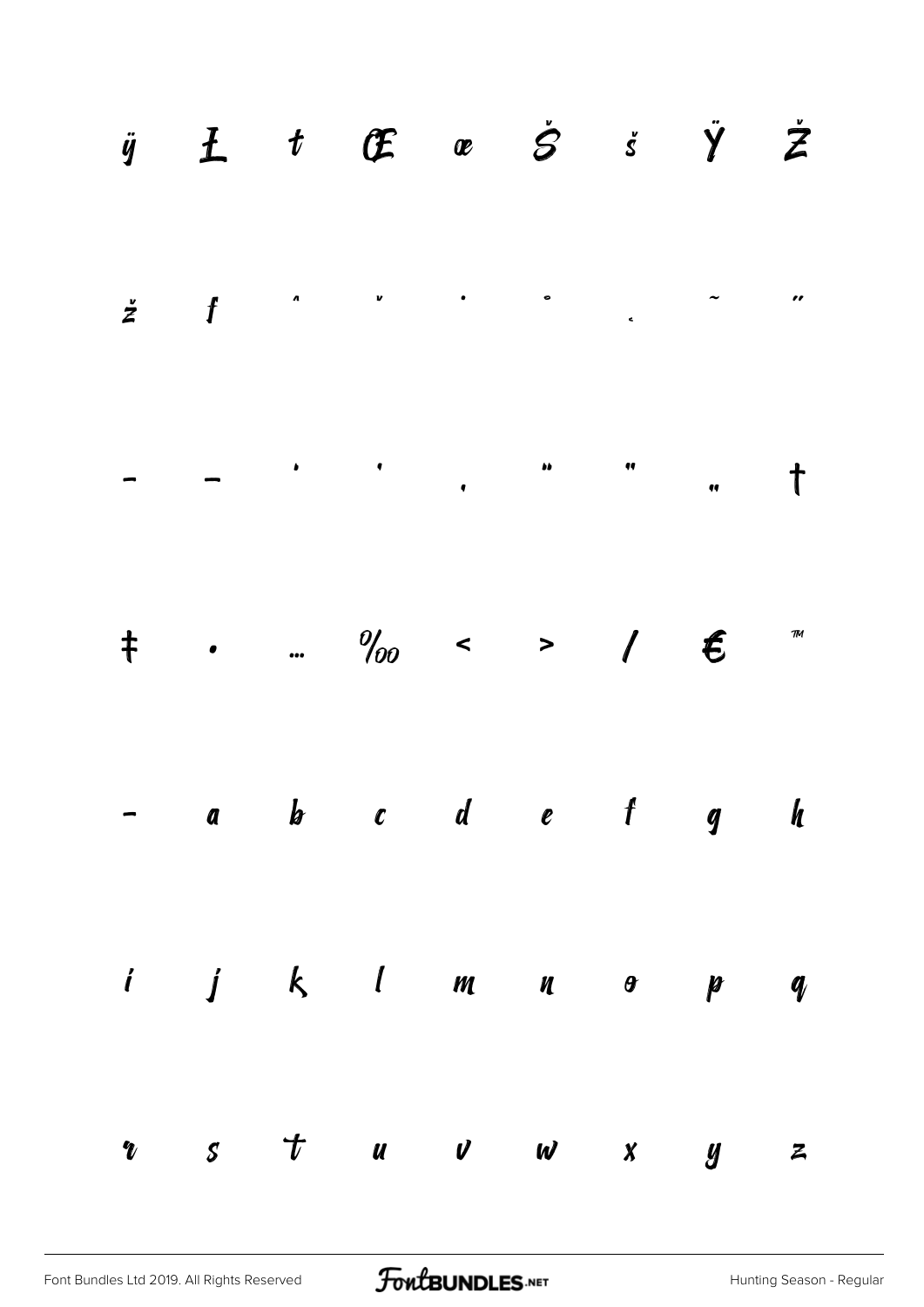$\bullet$ 

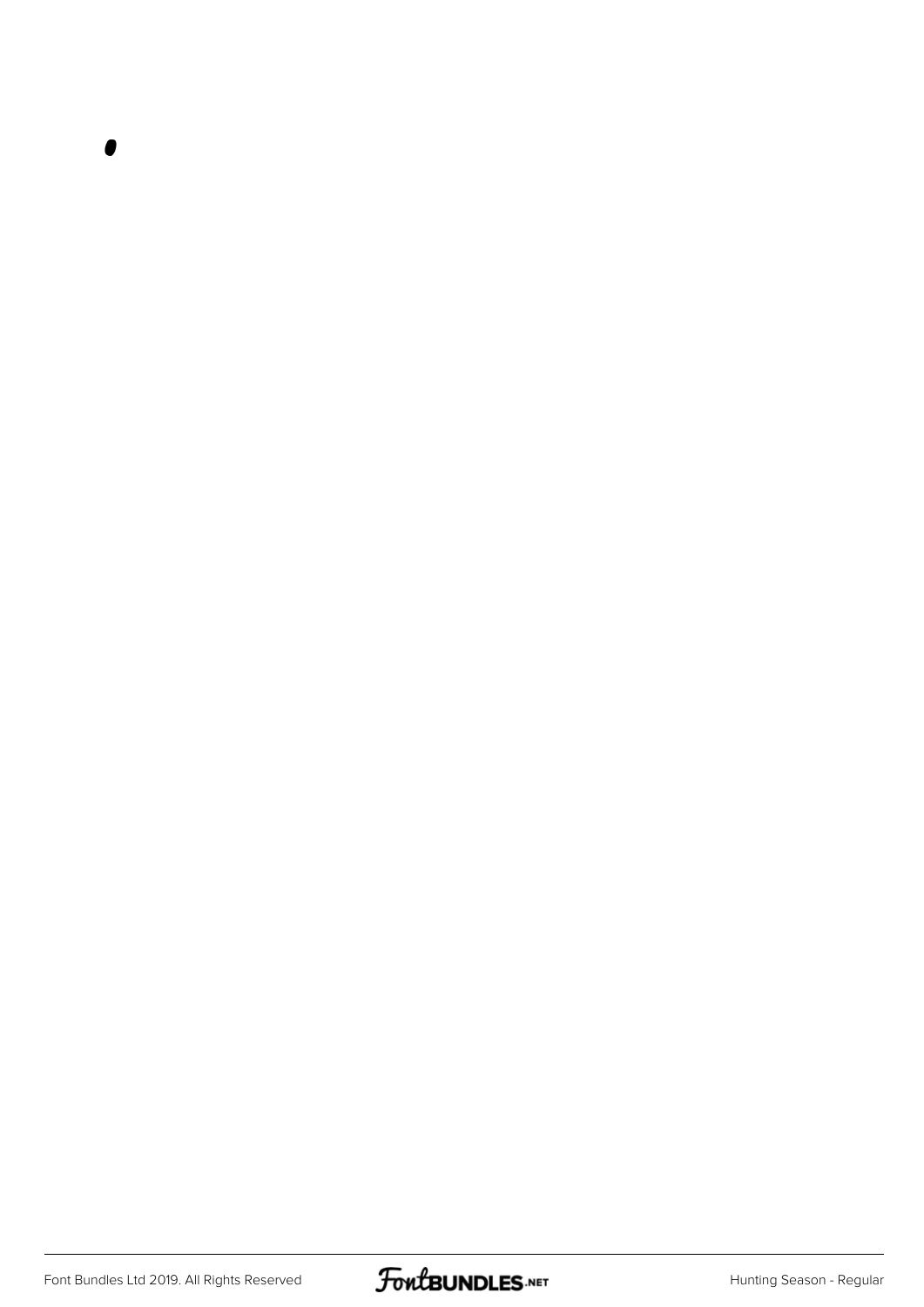#### Hunting season Swash - Regular

Uppercase Characters



All Other Glyphs